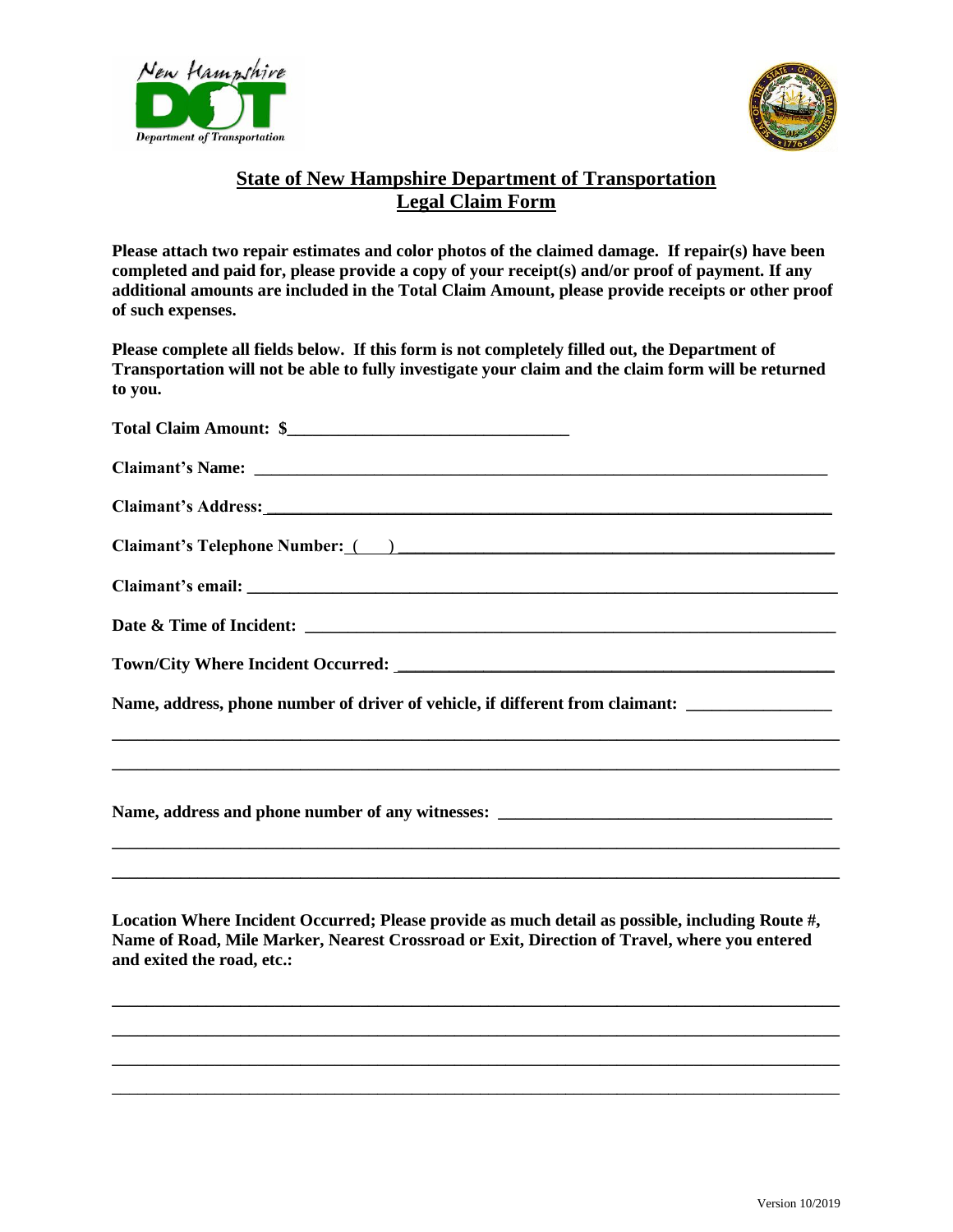| <b>Type of Property Damage:</b>                                                                                                 | $\Box$ White Paint | $\Box$ Yellow Paint                                                                              |  |  |
|---------------------------------------------------------------------------------------------------------------------------------|--------------------|--------------------------------------------------------------------------------------------------|--|--|
| Please describe the alleged incident in detail (You may provide additional detailed information on<br>separate sheet of paper): |                    |                                                                                                  |  |  |
|                                                                                                                                 |                    |                                                                                                  |  |  |
|                                                                                                                                 |                    |                                                                                                  |  |  |
|                                                                                                                                 |                    |                                                                                                  |  |  |
| Have you filed a claim with your insurance company?: $\Box$ Yes                                                                 |                    | $\Box$ No                                                                                        |  |  |
| Name of insurance company, including address and telephone number:                                                              |                    |                                                                                                  |  |  |
|                                                                                                                                 |                    |                                                                                                  |  |  |
| Amount of Deductible: \$                                                                                                        |                    |                                                                                                  |  |  |
| <b>Estimated Total Cost of Repair: \$</b>                                                                                       |                    |                                                                                                  |  |  |
|                                                                                                                                 |                    | If insurance deductible has been paid, please provide receipt or other proof of payment.         |  |  |
|                                                                                                                                 |                    | Have you received payment from your insurance company for repairs?: $\Box$ Yes<br>$\Box$ No      |  |  |
| If so, please provide proof of payment from your insurance company.                                                             |                    |                                                                                                  |  |  |
| and correct.                                                                                                                    |                    | I declare under penalty of perjury that I am the Claimant named above, and the foregoing is true |  |  |

| Signature: |  |  |
|------------|--|--|
|------------|--|--|